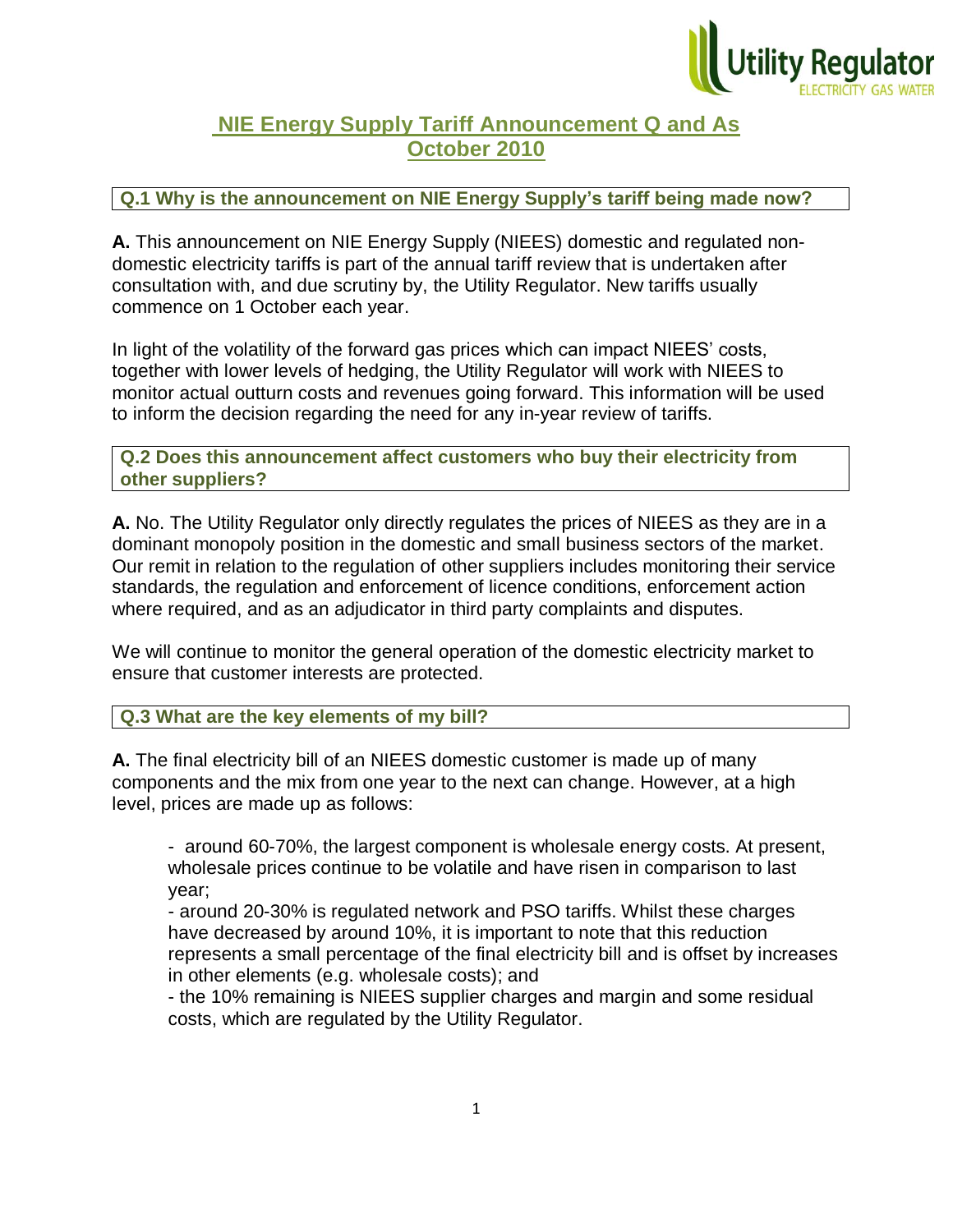**Q.4 How does the price of electricity in Northern Ireland compare against the rest of the UK and the Republic of Ireland (ROI)?**

## **A.**

## **Comparison with ROI and GB domestic prices**

The October 2010 NIEES domestic standard tariff is lower than the equivalent ESB tariff. In 2010 the recently published ESB tariff is on average 14.4% higher than the NIEES standard domestic tariff. The table below compares the previous tariff level in October 09 and the current October 2010 level to the equivalent ESB urban and rural charges.

|               | <b>October</b><br>2009 | <b>Higher</b><br>than NIE | <b>Higher</b><br>than NIE<br>$\%$ | <b>October</b><br>2010 | <b>Higher</b><br>than<br><b>NIE £</b> | <b>Higher</b><br>than<br>NIE % |
|---------------|------------------------|---------------------------|-----------------------------------|------------------------|---------------------------------------|--------------------------------|
| <b>NIEES</b>  | £496                   |                           |                                   | £496                   |                                       |                                |
| ESB – urban   | £545                   | £49                       | 9.9%                              | £553                   | £57                                   | 11.5%                          |
| $ESB - rural$ | £575                   | £79                       | 15.9%                             | £582                   | £86                                   | 17.3%                          |

*Table 1: Domestic electricity costs based on average annual customer usage of 3,300kWh (including VAT, using a euro exchange rate of 1.21 for October 2010 and a rate of 1.16 for October 2009)*

The following graph compares the October 2010 prices for Northern Ireland and RoI to the prices from the larger suppliers in GB.



*Figure 1: NIEES tariffs per average customer compared to RoI and GB*